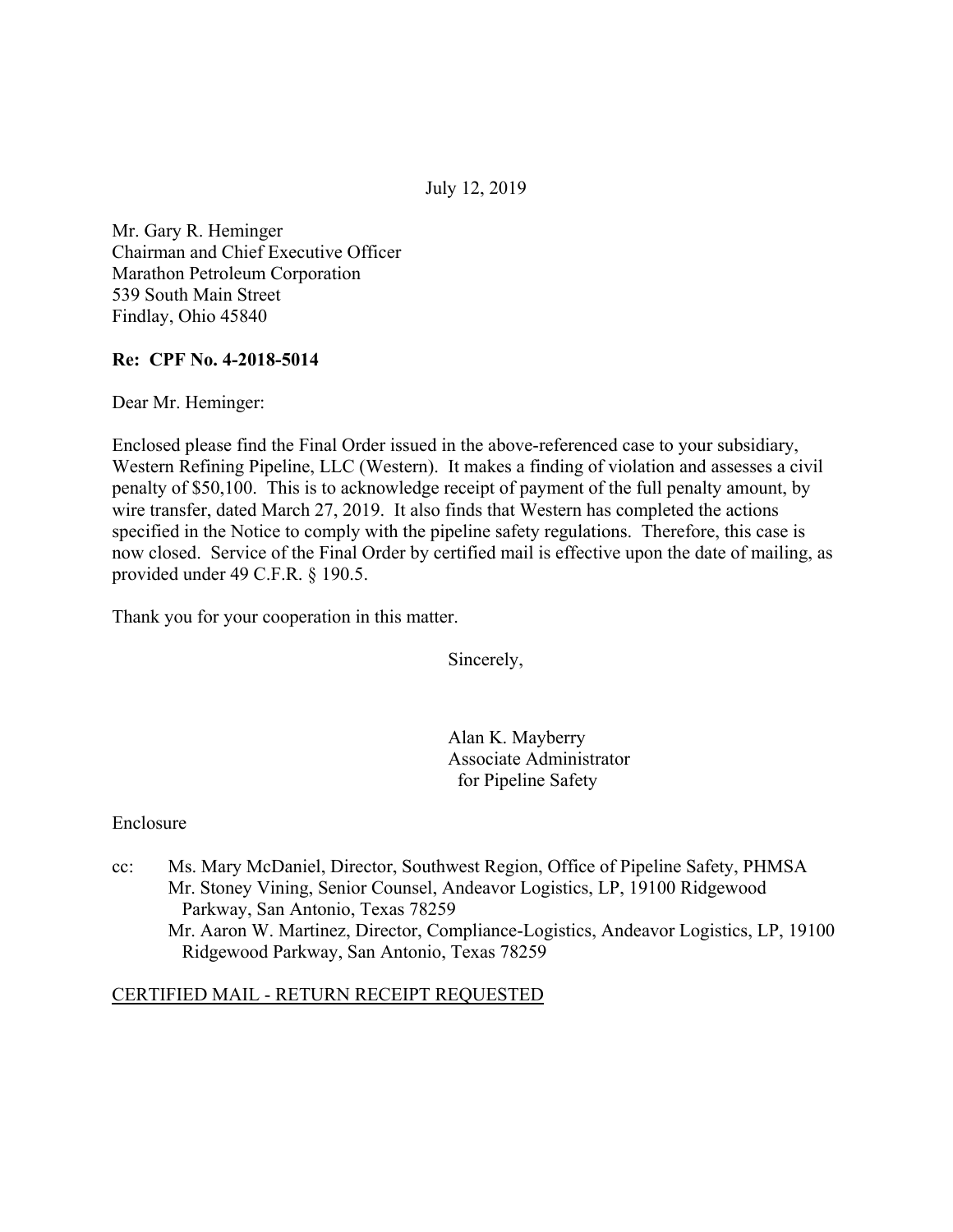### **U.S. DEPARTMENT OF TRANSPORTATION PIPELINE AND HAZARDOUS MATERIALS SAFETY ADMINISTRATION OFFICE OF PIPELINE SAFETY WASHINGTON, D.C. 20590**

**)**

 **)**

**)**

**In the Matter of )**

Western Refining Pipeline, LLC,  $\qquad \qquad$  (PF No. 4-2018-5014) **a subsidiary of Marathon Petroleum Corp., )** 

 $\overline{\phantom{a}}$ 

**\_\_\_\_\_\_\_\_\_\_\_\_\_\_\_\_\_\_\_\_\_\_\_\_\_\_\_\_\_\_\_\_\_\_\_\_\_\_\_\_\_\_** 

**Respondent. )** 

1

#### **FINAL ORDER**

From March 7 through September 28, 2017, pursuant to 49 U.S.C. § 60117, representatives of the Pipeline and Hazardous Materials Safety Administration (PHMSA), Office of Pipeline Safety (OPS), conducted an on-site pipeline safety inspection of the facilities and records of Western Refining Pipeline, LLC (Western or Respondent) in Texas and New Mexico. Western was acquired by Tesoro Corporation on June 1, 2018, and the two companies combined to become Andeavor Logistics, LP (Andeavor),<sup>1</sup> which is owned by Marathon Petroleum Corporation (Marathon).<sup>2</sup> Western operates the Texas-New Mexico and Bisti Station-Gallup Pipeline systems.

As a result of the inspection, the Director, Southwest Region, OPS (Director), issued to Respondent, by letter dated July 20, 2018, a Notice of Probable Violation, Proposed Civil Penalty, and Proposed Compliance Order (Notice). In accordance with 49 C.F.R. § 190.207, the Notice proposed finding that Western had violated 49 C.F.R. § 195.452(g) and proposed assessing a civil penalty of \$50,100 for the alleged violation. The Notice also proposed ordering Respondent to take certain measures to correct the alleged violation.

Andeavor, on behalf of Western, responded to the Notice by letter dated August 24, 2018 (Response). The company did not contest the allegation of violation but provided an explanation of its actions, requested that the proposed civil penalty be reduced, and requested additional time to comply with the proposed compliance order. Respondent did not request a hearing and therefore has waived its right to one.

Through a wire transfer dated March 27, 2019, Andeavor paid the proposed civil penalty of \$50,100. In accordance with 49 C.F.R. § 190.208(a)(1), such payment authorizes the Associate

<sup>&</sup>lt;sup>1</sup> Western Refining Pipeline, LLC website, *available at <https://jobs.wnr.com>/* (last accessed May 24, 2019).

<sup>&</sup>lt;sup>2</sup> Andeavor Logistics, LP website, *available at* [http://www.andeavor.com/](http://www.andeavor.com)# (last accessed May 24, 2019).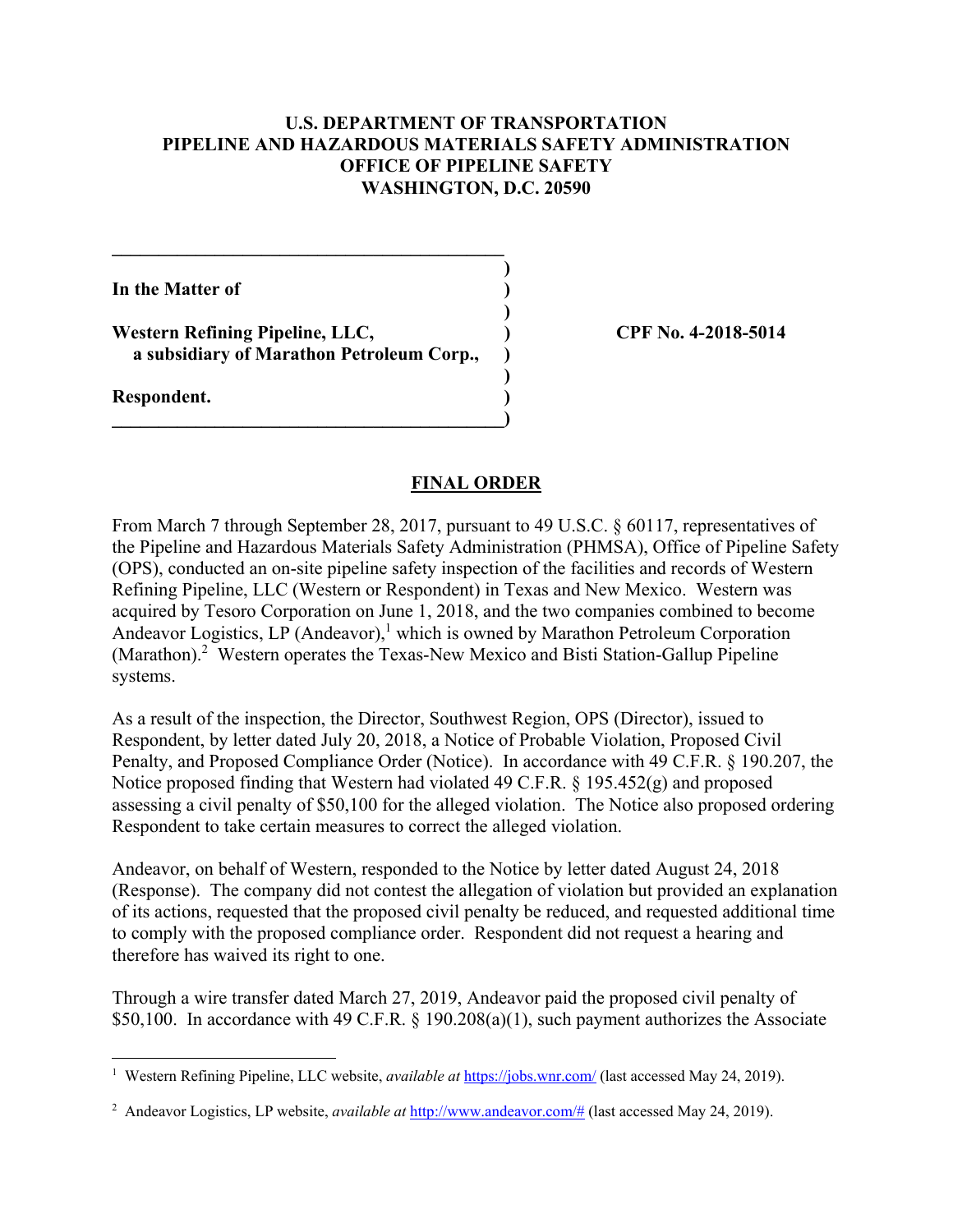proceedings. Administrator to make a finding of violation and to issue this final order without further

# **FINDING OF VIOLATION**

In its Response, Andeavor did not contest the allegation in the Notice that it violated 49 C.F.R. Part 195, as follows:

**Item 1:** The Notice alleged that Respondent violated 49 C.F.R. § 195.452(g), which states:

### **§ 195.452 Pipeline integrity management in high consequence areas.**

 $(a) \ldots$ 

(g) *What is an information analysis?* In periodically evaluating the integrity of each pipeline segment (paragraph (j) of this section), an operator must analyze all available information about the integrity of the entire pipeline and the consequences of a failure. This information includes:

(1) Information critical to determining the potential for, and preventing, damage due to excavation, including current and planned damage prevention activities, and development or planned development along the pipeline segment;

(2) Data gathered through the integrity assessment required under this section;

(3) Data gathered in conjunction with other inspections, tests, surveillance and patrols required by this Part, including, corrosion control monitoring and cathodic protection surveys; and

(4) Information about how a failure would affect the high consequence area, such as location of the water intake.

The Notice alleged that Respondent violated 49 C.F.R. § 195.452(g) by failing to demonstrate that the company had sufficiently evaluated the integrity of its pipeline system and the consequences of failure on high-consequence areas (HCAs). Specifically, the Notice alleged that Western failed to analyze all available information concerning the integrity of its entire pipeline and the consequences of a failure, including a failure to: integrate all relevant threats such as third-party damage; account for changes in physical characteristics or operating conditions of different pipeline segments; and provide a risk-comparison study showing how threats had been mitigated or eliminated after the company employed preventative and mitigative measures.

Respondent did not contest this allegation of violation. Accordingly, based upon a review of all of the evidence, I find that Respondent violated 49 C.F.R. § 195.452(g) by failing to analyze all available information about the integrity of the entire pipeline and the consequences of failure on HCAs.

This finding of violation will be considered a prior offense in any subsequent enforcement action taken against Respondent.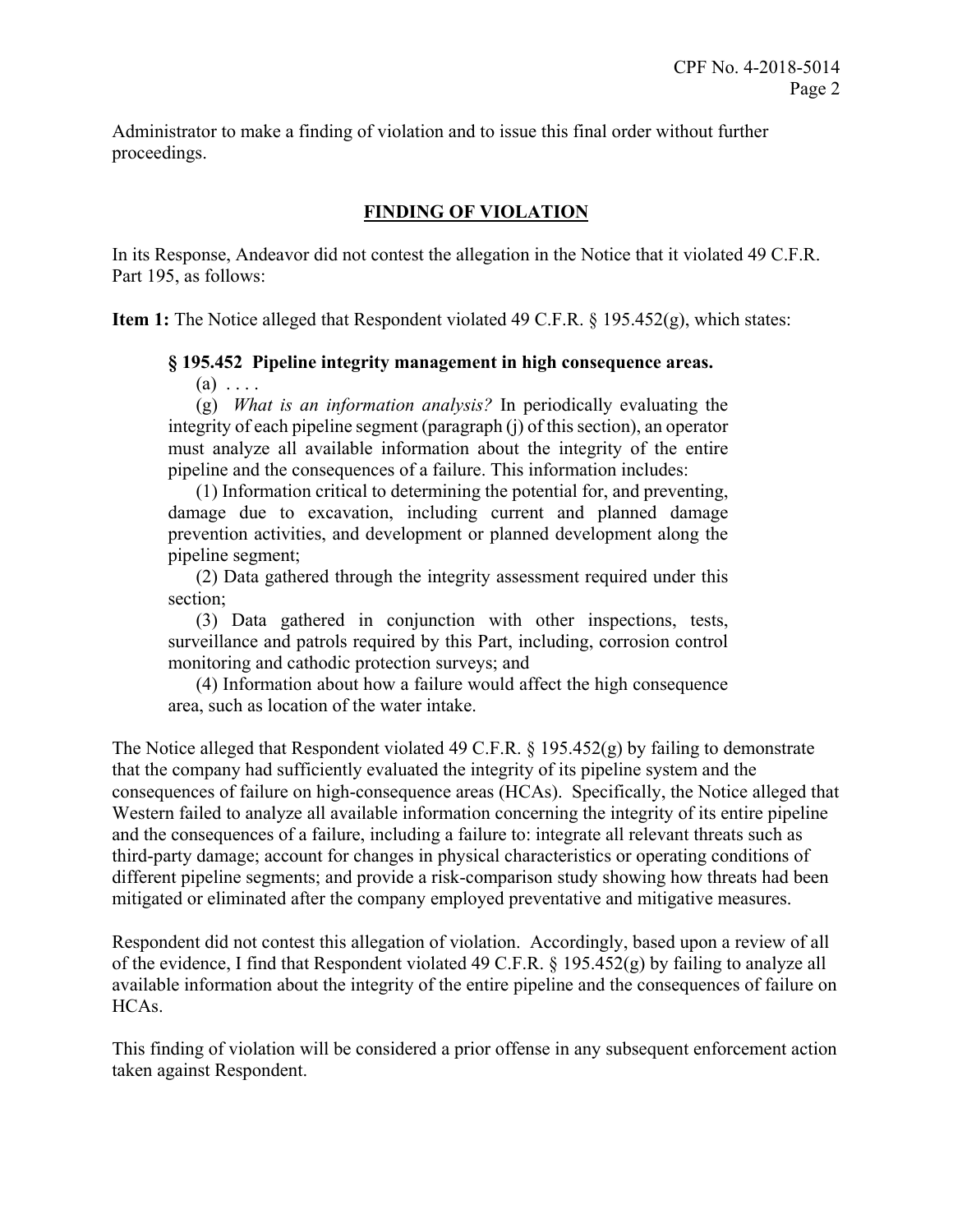## **ASSESSMENT OF PENALTY**

Under 49 U.S.C. § 60122, Respondent is subject to an administrative civil penalty not to exceed \$200,000 per violation for each day of the violation, up to a maximum of \$2,000,000 for any related series of violations.<sup>3</sup> In determining the amount of a civil penalty under 49 U.S.C. § 60122 and 49 C.F.R. § 190.225, I must consider the following criteria: the nature, circumstances, and gravity of the violation, including adverse impact on the environment; the degree of Respondent's culpability; the history of Respondent's prior offenses; any effect that the penalty may have on its ability to continue doing business; and the good faith of Respondent in attempting to comply with the pipeline safety regulations. In addition, I may consider the economic benefit gained from the violation without any reduction because of subsequent damages, and such other matters as justice may require. The Notice proposed a total civil penalty of \$50,100 for the violation cited above.

**Item 1:** The Notice proposed a civil penalty of \$50,100 for Respondent's violation of 49 C.F.R.  $\S$  195.452(g), for failing to analyze all available information about the integrity of the entire pipeline and the consequences of failure on HCAs. Respondent initially requested a reduction in the amount of the civil penalty in its Response, arguing that Western did conduct an analysis under 49 C.F.R.  $\S$  195.452(g) and explaining that Andeavor did not have any prior relationship with Western prior to its recent acquisition of the company. Respondent offered no evidence that documented Western's alleged information analysis was conducted prior to PHMSA's inspection. Further, the fact that Andeavor acquired Western after PHMSA's inspection does not absolve either entity from culpability for violations of the Pipeline Safety Regulations. Respondent subsequently paid the civil penalty in full, which serves to withdraw its request for penalty reduction pursuant to 49 C.F.R. § 190.208.

Accordingly, having reviewed the record and considered the assessment criteria, I assess Respondent a civil penalty of **\$50,100** for violation of 49 C.F.R. § 195.452(g), which amount was paid in full by wire transfer on March 27, 2019.

## **COMPLIANCE ORDER**

The Notice proposed a compliance order with respect to Item 1 in the Notice for violation of 49 C.F.R.  $\S$  195.452(g). Under 49 U.S.C.  $\S$  60118(a), each person who engages in the transportation of hazardous liquids or who owns or operates a pipeline facility is required to comply with the applicable safety standards established under chapter 601. The Director indicates that Respondent has taken the following actions specified in the proposed compliance order:

> 1. With respect to the violation of § 195.452(g) (**Item 1**), Respondent has provided documentation sufficient to demonstrate that a comprehensive analysis of all information concerning the integrity of its pipeline system and the consequences of a

 $\overline{a}$ 

<sup>3</sup> These amounts are adjusted annually for inflation. *See* 49 C.F.R. § 190.223; Revisions to Civil Penalty Amounts, 83 Fed. Reg. 60732, 60744 (Nov. 27, 2018).